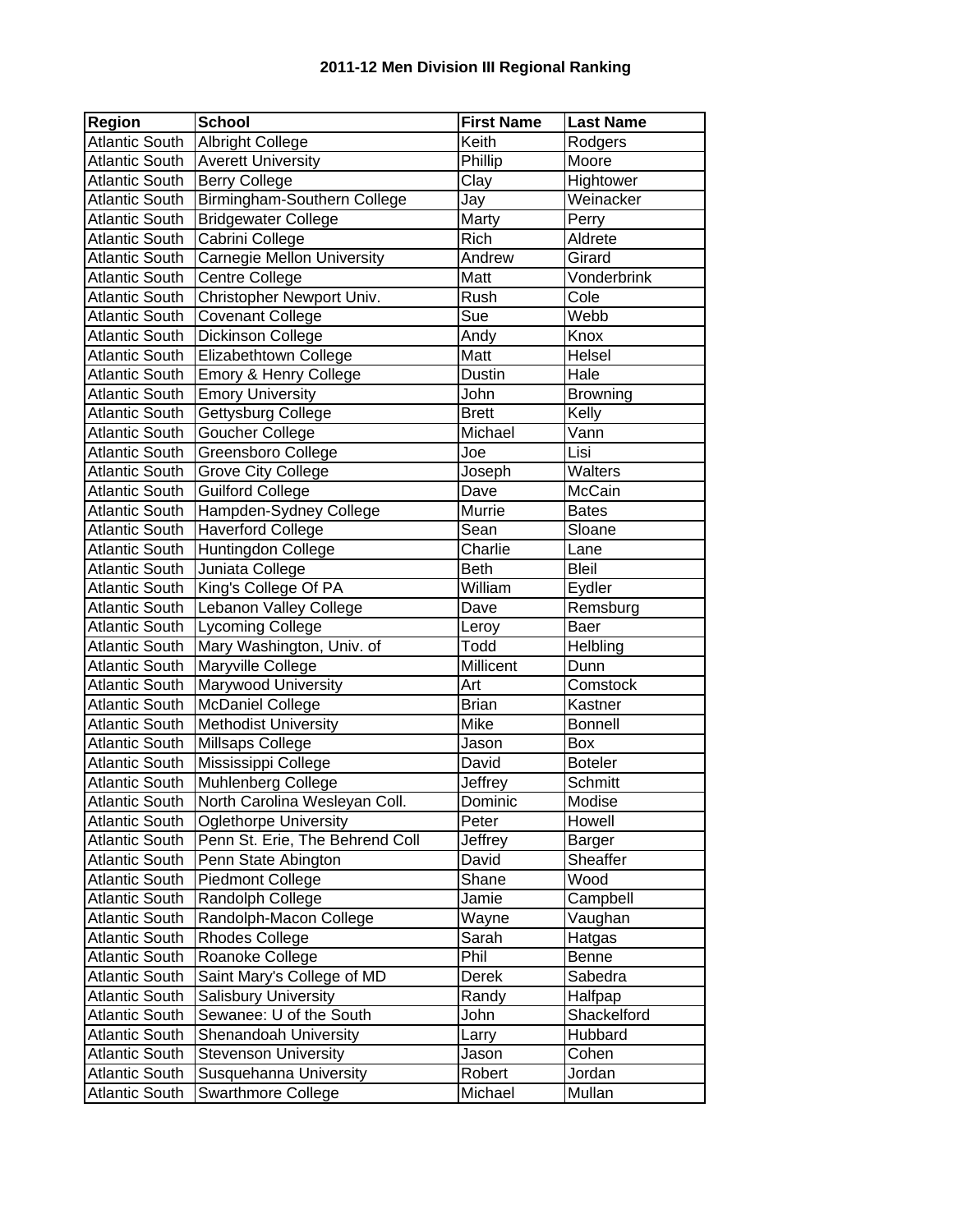| Region                | <b>School</b>                  | <b>First Name</b> | <b>Last Name</b> |
|-----------------------|--------------------------------|-------------------|------------------|
| <b>Atlantic South</b> | Thiel College                  | Tim               | Dunford          |
| <b>Atlantic South</b> | <b>Ursinus College</b>         | Pete              | Smith            |
| Atlantic South        | Virginia Wesleyan College      | Tom               | Drabczyk         |
| <b>Atlantic South</b> | Washington & Lee University    | David             | Detwiler         |
| <b>Atlantic South</b> | <b>Washington College</b>      | David             | Donn             |
| <b>Atlantic South</b> | <b>Waynesburg University</b>   | Ron               | Christman        |
| <b>Atlantic South</b> | <b>Westminster College/PA</b>  | D. Scott          | Renninger        |
| <b>Atlantic South</b> | York College of PA             | Ryan              | Weber            |
| Central               | <b>Adrian College</b>          | Adam              | Albertsen        |
| Central               | <b>Albion College</b>          | <b>Scott</b>      | Frew             |
| Central               | Allegheny College              | Jared             | Luteran          |
| Central               | Augustana College/IL           | Jon               | Miedema          |
| Central               | <b>Baldwin-Wallace College</b> | Brian J.          | Rector           |
| Central               | <b>Bethel University</b>       | Dan               | Morton           |
| Central               | <b>Buena Vista University</b>  | Kevin             | <b>McCadams</b>  |
| Central               | Calvin College                 | John              | Ross             |
| Central               | <b>Capital University</b>      | Robert            | Postma           |
| Central               | Carleton College               | Stephan           | Zweifel          |
| Central               | <b>Carroll University</b>      | Craig             | Mours            |
| Central               | Carthage College               | <b>Brady</b>      | Lindsley         |
| Central               | Case Western Reserve U.        | Todd              | Wojtkowski       |
| Central               | <b>Centenary College</b>       | Todd              | Killen           |
| Central               | <b>Central College</b>         | <b>Steve</b>      | Tyler            |
| Central               | Chicago, University of         | Tarakaa           | <b>Bertrand</b>  |
| Central               | Coe College                    | Eric              | Rodgers          |
| Central               | Concordia College/MN           | Troy              | Hanestad         |
| Central               | Concordia University/WI        | Thomas            | Weber            |
| Central               | <b>Cornell College</b>         | Patrick           | Cote             |
| Central               | <b>Denison University</b>      | Peter             | <b>Burling</b>   |
| Central               | DePauw University              | Scott             | Riggle           |
| Central               | Dominican University/IL        | Joe               | Segreti          |
| Central               | Dubuque, University of         | <b>Bryan</b>      | <b>Mours</b>     |
| Central               | Earlham College                | Adam              | Van Zee          |
| Central               | <b>Edgewood College</b>        | Benjamin          | Oestreich        |
| Central               | <b>Elmhurst College</b>        | Anthony           | McPherson        |
| Central               | Greenville College             | <b>Brett</b>      | <b>Brannon</b>   |
| Central               | <b>Grinnell College</b>        | Andy              | Hamilton         |
| Central               | Gustavus Adolphus College      | Tommy             | Valentini        |
| Central               | Hamline University             | Jonathan          | Henning          |
| Central               | Hanover College                | Rich              | Lord             |
| Central               | <b>Hope College</b>            | <b>Steve</b>      | Gorno            |
| Central               | Illinois Wesleyan Univ.        | Jason             | Van Heuklon      |
| Central               | Kalamazoo College              | Mark J.           | Riley            |
| Central               | Kenyon College                 | Scott             | <b>Thielke</b>   |
| Central               | Knox College                   | John              | <b>Baillie</b>   |
| Central               | Lake Forest College            | Michael           | Raymond          |
| Central               | Lawrence University            | Kevin             | Girard           |
| Central               | Luther College                 | Adam              | Strand           |
| Central               | Macalester College             | Jason             | Muhl             |
| Central               | Manchester College             | Eric              | Christiansen     |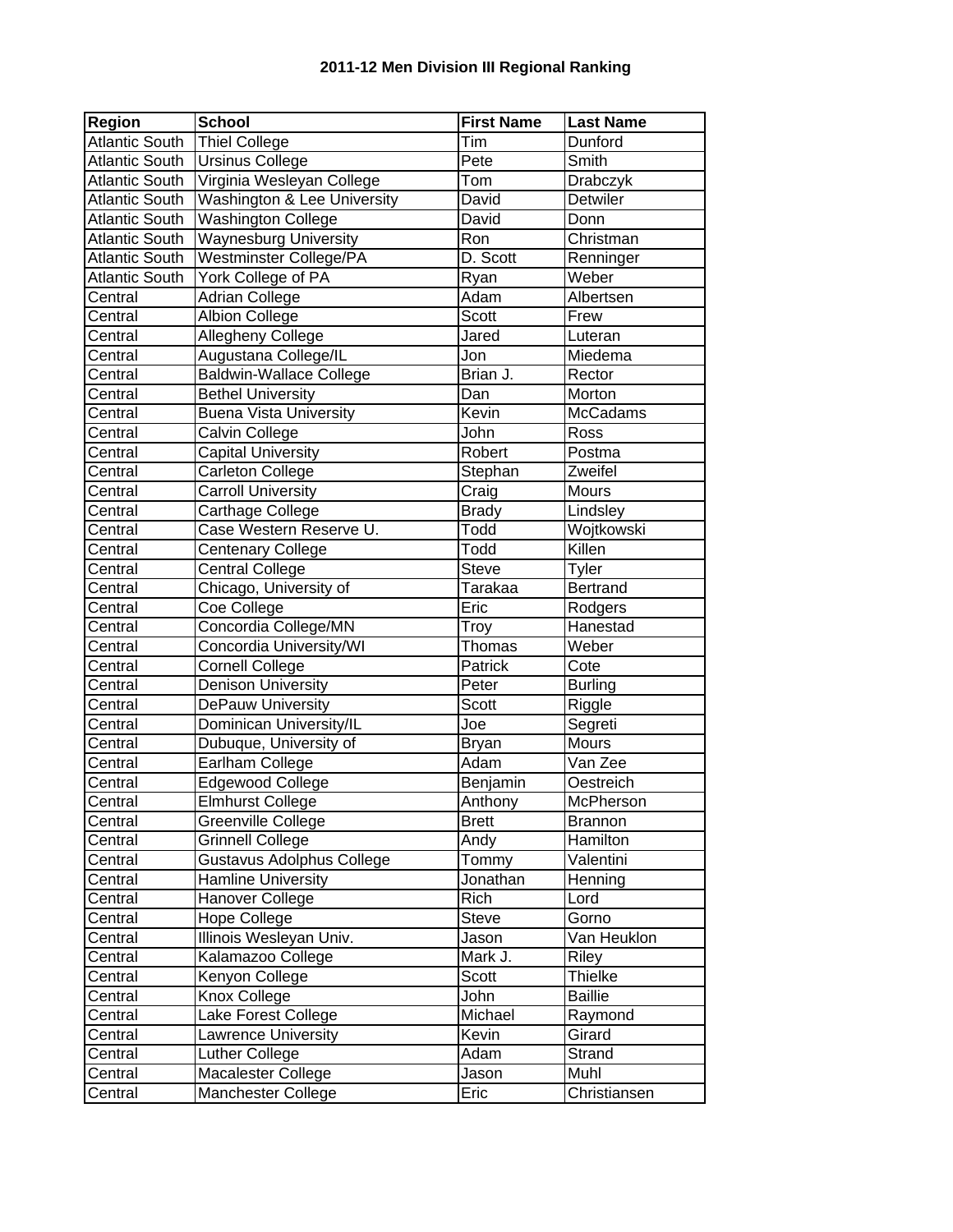## **2011-12 Men Division III Regional Ranking**

| Region    | <b>School</b>                    | <b>First Name</b> | <b>Last Name</b> |
|-----------|----------------------------------|-------------------|------------------|
| Central   | Monmouth College                 | Chad              | <b>Braun</b>     |
| Central   | Mount St. Joseph, College of     | Justin            | Ray              |
| Central   | Mount Union, University of       | Jeff              | Wojtowicz        |
| Central   | North Central College            | Michael B.        | Patrick          |
| Central   | Oberlin College                  | Adam              | Shoemaker        |
| Central   | <b>Ohio Northern University</b>  | Robert            | Rohan            |
| Central   | Ohio Wesleyan University         | Eddie             | Echeverria       |
| Central   | Principia College                | Casey             | Reynolds         |
| Central   | Rose-Hulman Inst. of Tech.       | Dan               | Hopkins          |
| Central   | Saint John's University/MN       | Jack              | <b>Bowe</b>      |
| Central   | Saint Mary's University/MN       | Jeff              | Halberg          |
| Central   | Saint Norbert College            | Matt              | Keesey           |
| Central   | Saint Olaf College               | <b>Scott</b>      | <b>Nesbit</b>    |
| Central   | Saint Scholastica, Coll of       | Wells             | Patten           |
| Central   | Saint Thomas, University of      | <b>Terry</b>      | Peck             |
| Central   | Simpson College                  | TJ                | Cox              |
| Central   | <b>Transylvania University</b>   | Chuck             | <b>Brown</b>     |
| Central   | Wabash College                   | Jason             | Hutchison        |
| Central   | <b>Wartburg College</b>          | Matt              | Tyler            |
| Central   | Washington U In Saint Louis      | Roger             | Follmer          |
| Central   | <b>Webster University</b>        | <b>Mike</b>       | Siener           |
| Central   | Westminster College/MO           | David             | Dyson            |
| Central   | Wheaton College/II               | <b>Brad</b>       | Pihl             |
| Central   | <b>Wilmington College</b>        | Kara              | Grasty           |
| Central   | Wisconsin, U of/Eau Claire       | Tom               | Gillman          |
| Central   | Wisconsin, U of/La Crosse        | Bill              | Hehli            |
| Central   | Wisconsin, U of/Oshkosh          | <b>Steve</b>      | Francour         |
| Central   | Wisconsin, U of/Whitewater       | Frank             | <b>Barnes</b>    |
| Central   | Wittenberg University            | Justin            | <b>Stuckey</b>   |
| Central   | Wooster, College of              | Hayden            | Schilling        |
| Northeast | <b>Alfred University</b>         | Chris             | Yartym           |
| Northeast | <b>Amherst College</b>           | <b>Chris</b>      | Garner           |
| Northeast | Anna Maria College               | Gary              | Ward             |
| Northeast | Arcadia University               | Lak               | Sphabmixay       |
| Northeast | <b>Babson College</b>            | Jim               | Berrigan         |
| Northeast | <b>Baptist Bible College</b>     | Josh              | Arp              |
| Northeast | <b>Bard College</b>              | Fred              | Feldman          |
| Northeast | <b>Bates College</b>             | Paul              | Gastonguay       |
| Northeast | <b>Bowdoin College</b>           | Conor             | Smith            |
| Northeast | <b>Brandeis University</b>       | Ben               | Lamanna          |
| Northeast | <b>Bridgewater State College</b> | <b>Barry</b>      | Gorman           |
| Northeast | Catholic Univ. of America        | Martin            | Dowd             |
| Northeast | <b>Clark University</b>          | Mickey            | Cahoon           |
| Northeast | <b>Colby College</b>             | Doanh             | Wang             |
| Northeast | <b>Colby-Sawyer College</b>      | <b>Barry</b>      | Schoonmaker      |
| Northeast | <b>Connecticut College</b>       | Chris             | O'Brien          |
| Northeast | <b>Curry College</b>             | Richard           | Murray           |
| Northeast | <b>Drew University</b>           | Jeff              | <b>Brandes</b>   |
| Northeast | Eastern Nazarene College         | Cristian          | Popa             |
| Northeast | Elmira College                   | Phil              | Levkanich        |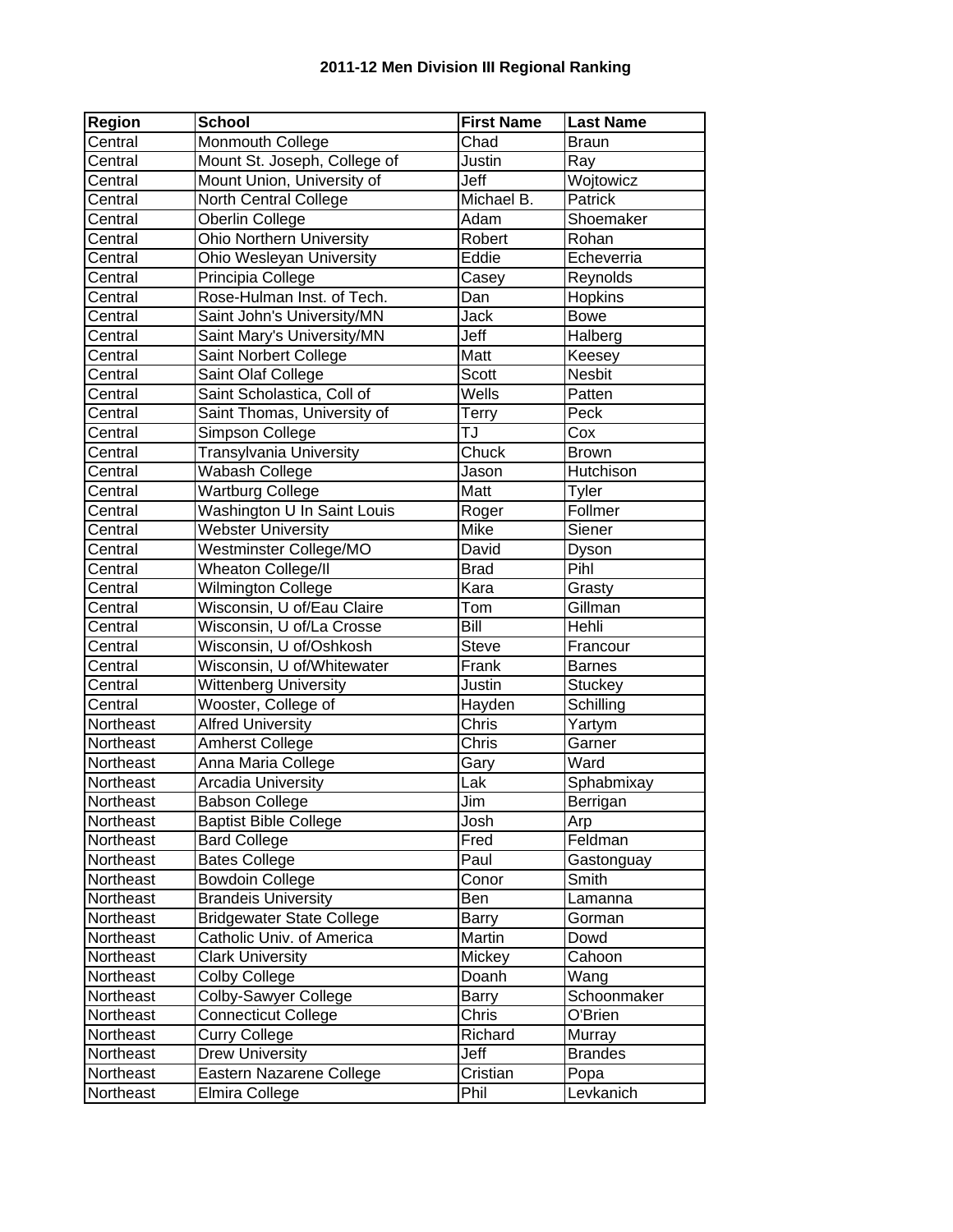## **2011-12 Men Division III Regional Ranking**

| <b>Region</b> | <b>School</b>                     | <b>First Name</b> | <b>Last Name</b> |
|---------------|-----------------------------------|-------------------|------------------|
| Northeast     | <b>Endicott College</b>           | Lauren            | MacKay           |
| Northeast     | Farmingdale State College         | Joseph Adam       | Waterhouse       |
| Northeast     | Franklin & Marshall College       | Sean              | Kelleher         |
| Northeast     | Hamilton College                  | Rob               | <b>Barr</b>      |
| Northeast     | <b>Hartwick College</b>           | Andreas           | Pontius          |
| Northeast     | <b>Hobart College</b>             | Tim               | <b>Riskie</b>    |
| Northeast     | Hunter College (CUNY)             | Fric              | Metzger          |
| Northeast     | Ithaca College                    | Bill              | Austin           |
| Northeast     | <b>Johns Hopkins University</b>   | Chuck             | Willenborg       |
| Northeast     | Manhattanville College            | Albie             | Collins          |
| Northeast     | Massachusetts Inst. of Tech.      | Dave              | Hagymas          |
| Northeast     | Massachusetts, U of/Boston        | Eric              | Berg             |
| Northeast     | <b>Messiah College</b>            | Jon               | Arosell          |
| Northeast     | Middlebury College                | <b>Bob</b>        | Hansen           |
| Northeast     | Misericordia University           | Allison           | Joanlanne        |
| Northeast     | Mitchell College                  | Mo                | White            |
| Northeast     | Moravian College                  | Arthur            | Smith<br>Jr.     |
| Northeast     | Mount St. Mary College            | Justin            | Satkowski        |
| Northeast     | Nazareth College                  | Paul              | Waida            |
| Northeast     | New Jersey, The Coll. of          | <b>Scott</b>      | <b>Dicheck</b>   |
| Northeast     | <b>New York University</b>        | Horace            | Choy             |
| Northeast     | Nichols College                   | Paul              | <b>Brower</b>    |
| Northeast     | Oneonta State Univ. (SUNY)        | William           | May              |
| Northeast     | Penn State Harrisburg             | <b>Becky</b>      | Cecere           |
| Northeast     | Polytechnic Inst. of NYU          | Francis           | Thomas           |
| Northeast     | Purchase College (SUNY)           | Peter             | Nestel           |
| Northeast     | Ramapo College                    | Raza              | Baig             |
| Northeast     | Regis College                     | John              | Ciarleglio       |
| Northeast     | Rensselaer Polytech. Inst.        | Jon               | Satkowski        |
| Northeast     | Rochester Inst. Of Tech.          | Krystina          | Bachner          |
| Northeast     | Rochester, University of          | Matt              | Nielsen          |
| Northeast     | <b>Roger Williams University</b>  | Neil              | Caniga           |
| Northeast     | Rutgers Univ./Camden              | Lloyd             | Pearson          |
| Northeast     | Sage Colleges, The                | <b>Bruce</b>      | Perry            |
| Northeast     | Saint John Fisher College         | Linda             | Gohagan          |
| Northeast     | Salem State College               | Joe               | Gallo            |
| Northeast     | Skidmore College                  | Nate              | <b>Simms</b>     |
| Northeast     | Springfield College/MA            | Toby              | Coffin           |
| Northeast     | St. Joseph's Coll./Brooklyn       | Glenn             | Nathan           |
| Northeast     | St. Lawrence University           | Jeremy            | Freeman          |
| Northeast     | Stevens Institute of Technology   | Steve             | Gachko           |
| Northeast     | <b>Trinity College/CT</b>         | Paul              | Assaiante        |
| Northeast     | <b>Tufts University</b>           | Jaime             | Kenney           |
| Northeast     | U.S. Coast Guard Academy          | Jim               | Hazlin           |
| Northeast     | Union College/NY                  | Mark              | <b>Buddle</b>    |
| Northeast     | Vassar College                    | John              | Cox              |
| Northeast     | Wentworth Institute of Technology | Eddie             | Davis            |
| Northeast     | Wesleyan University               | Ken               | Alrutz           |
| Northeast     | <b>Wheaton College/MA</b>         | Lynn              | Miller           |
| Northeast     | <b>Wheelock College</b>           | Emilio            | Zamalloa         |